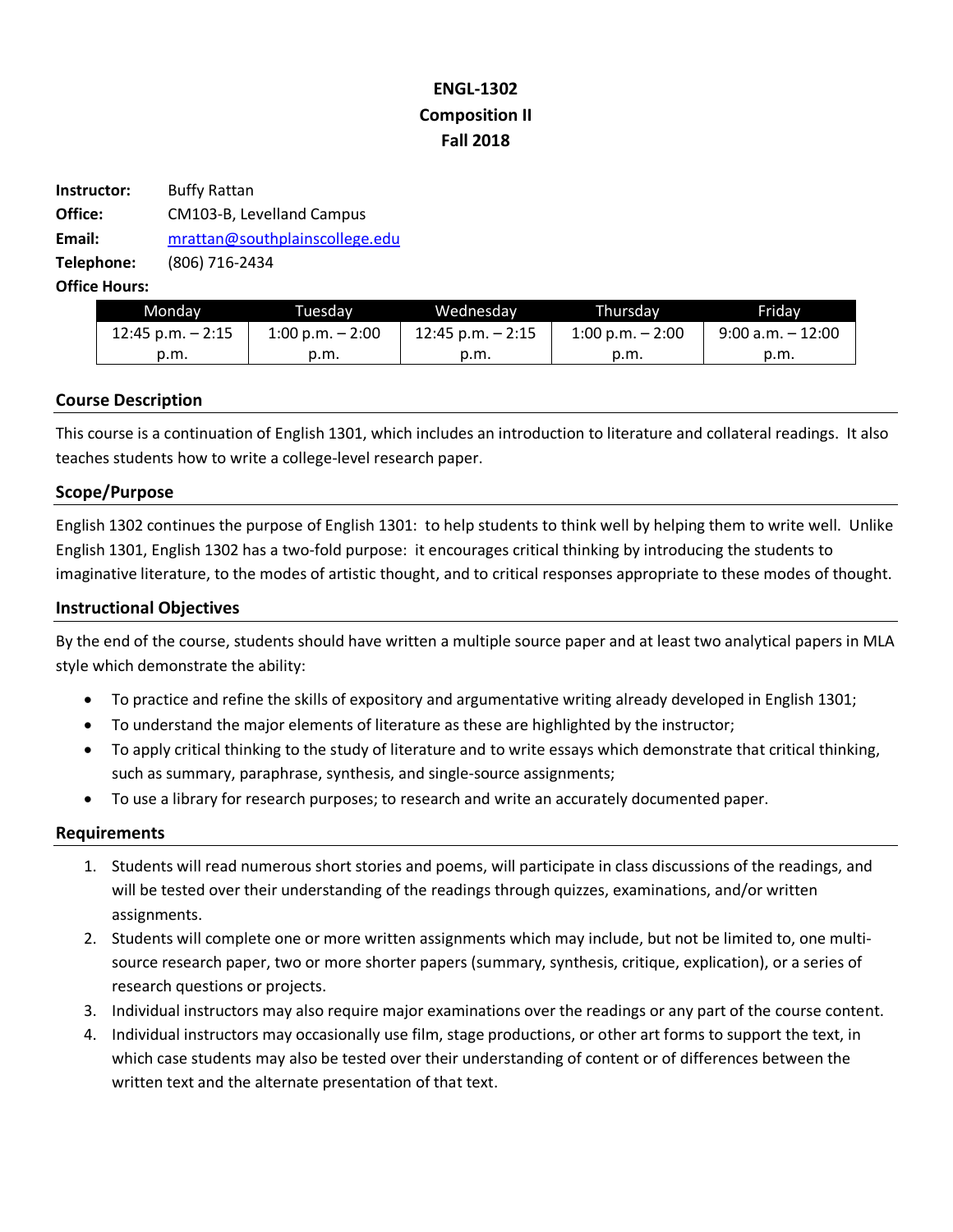# **Textbook and Supplies**

The following textbooks are a requirement for this course. You will need to purchase them immediately and consult it frequently as you complete coursework.



Delbanco, Nicholas and Alan Cheuse. *Literature: Craft and Voice*. 2nd ed. McGraw Hill, 2012. ISBN: 978-0-07-338492-4.



Bullock, Richard, Michal Brody, and Francine Weinberg. *The Little Seagull Handbook*. 3rd ed. ISBN: 9780393602647

## **Software Requirements**

You are required to have access to the following technologies:

- Blackboard
- Word processing program (papers will only be accepted in .doc or .docx format)

The following technologies are optional, but useful:

- Cell phone with text messaging capability
- Skype

## **Communication**

You can reach me in one of four ways: you can email me using the Blackboard email tool, call my office at 806-716- 2434, or make an appointment to meet either in-person or via video conference using Collaborate in Blackboard.

I return calls during business hours only: Monday – Thursday, 8:00 a.m. – 4:00 p.m., and Friday, 8:00 a.m. – noon. I do not return calls received outside of these hours until the next business day. Also, keep in mind that I spend part of each day in the classroom.

I request that students limit the use of email to quick questions and requests. A discussion during office hours is the best way for us to address more complex questions and concerns about the course. As I receive a lot of email on any given day, it may take 24 to 48 hours for me to respond to your email. This is going to require some planning on your part; you won't be able to wait until the last minute to complete assignments.

We will use the Blackboard email tool exclusively for this course; you may access it via the "Course Email" link within our Blackboard course. To help me stay organized, I request that you use the Blackboard email tool within our course instead of my South Plains College email address.

I also request that you register to receive text alerts for this course (instructions will be in Blackboard on the first day of class). I will frequently text reminders, and if you're registered for the text alert service, you'll have the most current information.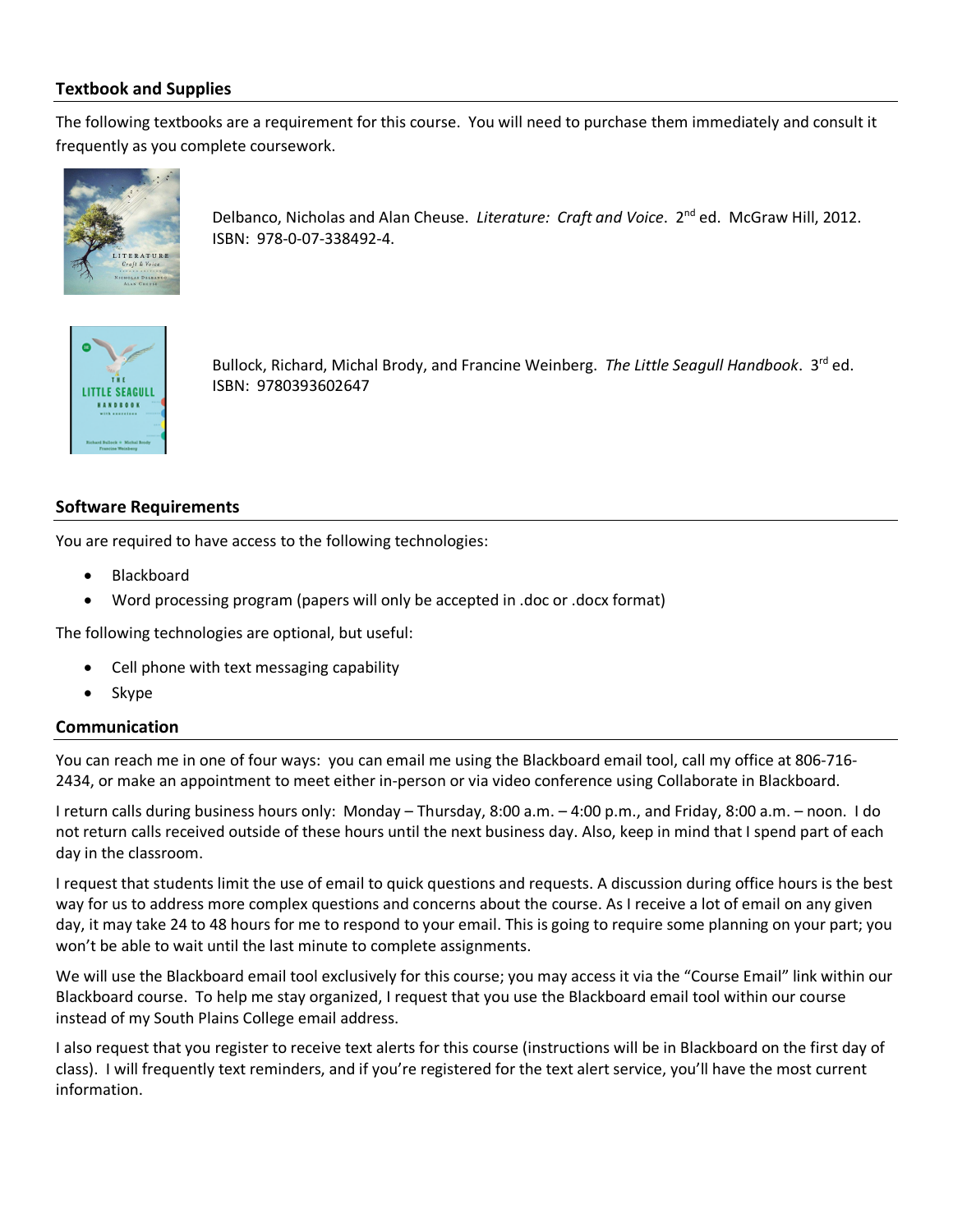## **Attendance and Participation Policy**

To be successful in this course, you must attend consistently and punctually and participate fully. Your attendance and participation grade is worth 10% of your final grade.

Students who are late, absent, or leave early will receive a 0 for that day. Additionally, students who are unable to participate in discussion when called upon will receive a 0 for that day.

Students who accumulate four absences and are not passing the class with a 60 or higher will be dropped from the class. Two tardies will equal one absence. Leaving class early will count as a tardy.

Be advised – I do not accept late work for any reason. If you are absent, you are still required to complete the assigned work by the indicated due date.

Please notify me when you are going to be out of town for a school sponsored event. I will let you work ahead so that you don't miss any deadlines. However, please know that no exceptions will be made to the late assignment policy.

#### **Grading Policy**

Final grades will be assigned based on the following percentages:

| <b>Reading Quizzes (average of all)</b>                                 | 10% |
|-------------------------------------------------------------------------|-----|
| <b>Research Project – Enumerative</b><br><b>Bibliography</b>            | 5%  |
| Research Project – Annotative<br><b>Bibliography</b>                    | 5%  |
| <b>Research Project - Thesis</b><br><b>Statement and Formal Outline</b> | 10% |
| <b>Research Project - Rough Draft</b>                                   | 10% |
| <b>Research Project – Peer Review</b>                                   | 10% |
| <b>Research Project - Final Paper</b>                                   | 20% |
| <b>Literary Analysis #1</b>                                             | 10% |
| <b>Literary Analysis #2</b>                                             | 10% |
| <b>Attendance and Participation</b>                                     | 10% |

It is up to you, the student, to monitor your average and course progress. If at any time you feel that you need to discuss your course progress with me, it is your responsibility to make contact.

## **Reading Assignments**

Mandatory, assigned reading is a requirement for this course. Reading assignments can be found in Blackboard. Any information discussed in the assigned reading may be included on your exams, even if it was not mentioned explicitly in the lecture.

## **Reading Quizzes**

It will be particularly important for you to read the assignments prior to coming to class so that you may participate in class discussion. To ensure that you're doing this, you will be required to complete one or more reading quizzes each week. Consult the reading schedule to see what should be read for each reading quiz, and be sure to read the stories/selections very carefully. I do not accept late work for any reason.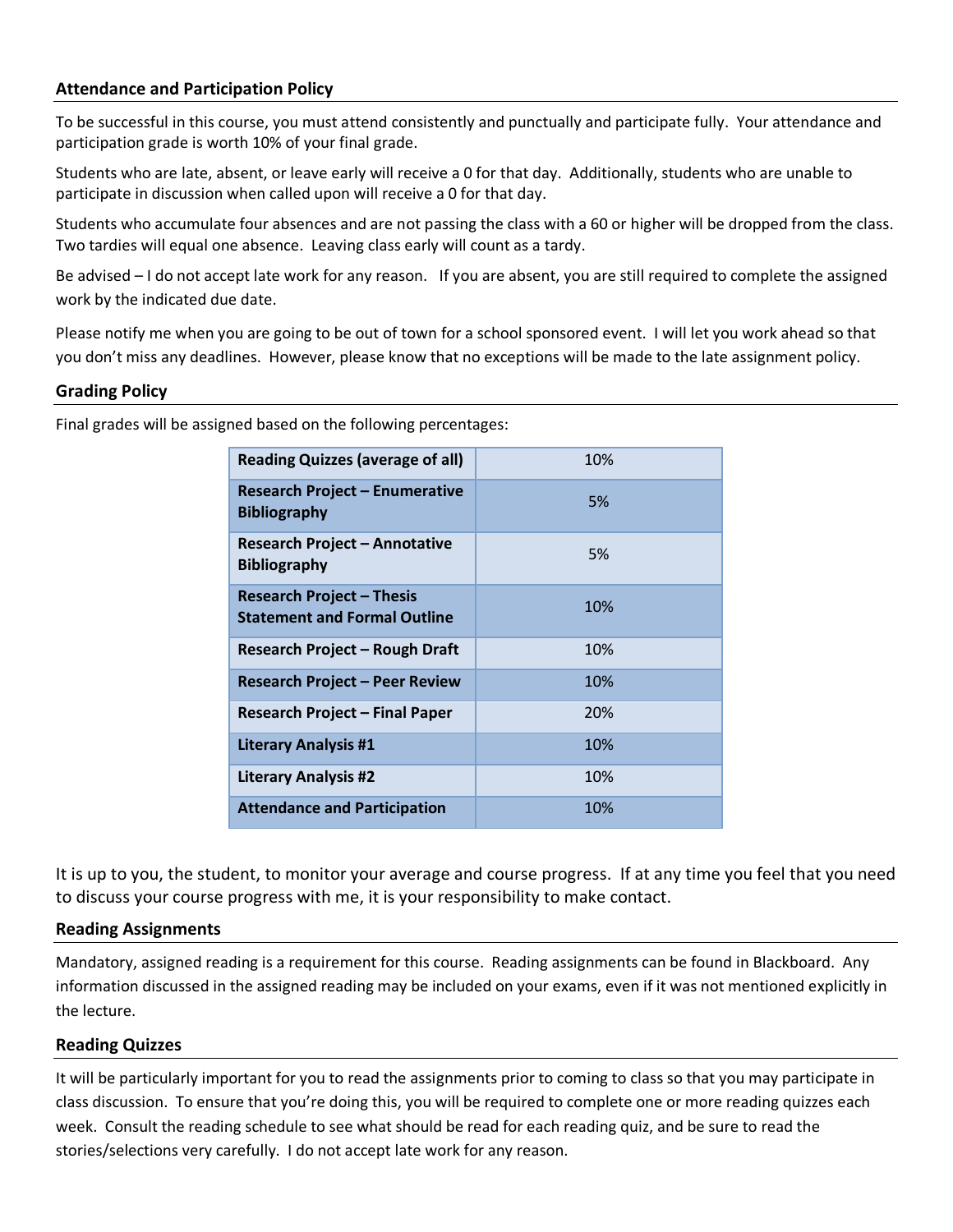#### **Notes**

You are expected to take notes during every scheduled lecture; these notes will help you with both your writing and your exams. You should have a paper, pen, and your book on your desk at all times, and be taking notes while I lecture – no exceptions. Failure to do this will result in a 0 for participation for that day.

## **Research Project**

You will be required to complete a multi-part research project over the course of the semester. Details for these assignments can be found in Blackboard. Late work will not be accepted for any reason.

#### **Discussion**

Discussion of the literature we read is an important part of this course. We will have general discussions during our class meeting, and every student will be required to participate. You are expected to be able to discuss, intelligently, the reading that was assigned for that day, and relate that reading to the concepts we've discussed in class. Failure to participate will affect your attendance and participation grade.

#### **Due Dates**

Due dates are posted in Blackboard, and are firm. I do not grant extensions or allow late work for any reason. Work submitted after the due date will not be evaluated and will receive a grade of 0.

As a college student, you assume the responsibility for your technology. I suggest three things:

- 1. Have a backup plan in place from day one, just in case your technology fails.
- 2. After submitting an assignment, return to the assignment submission before the due date and make sure it's been submitted properly. If it's not submitted properly by the due date, you will not receive credit for it, regardless of whether or not you thought the paper had submitted.
- 3. Don't wait until the last minute to submit assignments. If you have trouble, but no one is available to help you, you will still not able to submit the assignment late.

You are responsible for making sure your work has been submitted properly.

## **Assignment Submission**

I cannot accept any assignment via email, for any reason. All files must be submitted via the assignment tool in the Blackboard modules. It is your responsibility to make sure the assignment submitted properly *before* the due date. No documents will be accepted after the submission deadline has passed, for any reason.

Additionally, all files must be submitted as .docx documents (Microsoft Word). I cannot accept .pdf, .pages, .odt, .rtf, or .txt files. If you submit anything other than a .docx file, you will be given a 0 for that assignment and will not be allowed to make it up.

#### **Style Guide**

We will use the APA style guide for formatting and documentation in this course. Specific rules regarding this particular style guide can be found in *The Little Seagull Handbook* that you purchased for this course. All documents you submit should be formatting using APA standards, and all citations you write, whether in-text or on a References page, should follow APA guidelines for citation.

## **In-Class Computer and Cell Phone Use**

Students will not be allowed to use any personal electronics in this course, including but not limited to cell phones, tablets, or laptop computers unless prior permission has been obtained from the instructor. Failure to adhere to this policy will affect your attendance and participation grade. If it is a persistent issue, you will be asked to leave class.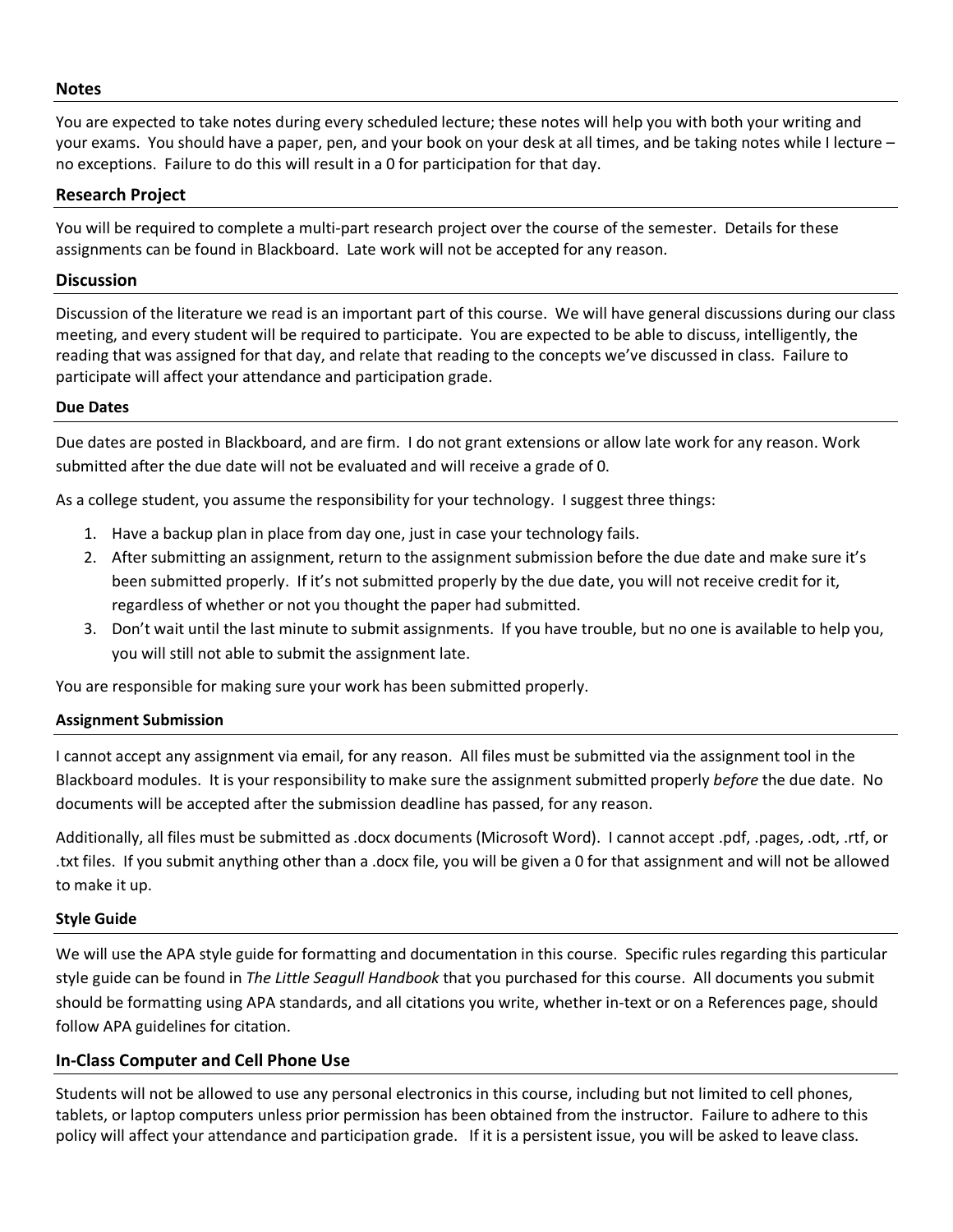# **Academic Integrity**

It is the aim of the faculty at South Plains College to foster a spirit of complete honesty and a high standard of integrity. The attempt of any student to present as his or her own any work which he or she has not honestly performed is regarded by the faculty and administration as a most serious offense and renders the offender liable to serious consequences and possible suspension. Please refer to the SPC General Catalog regarding consequences for cheating and plagiarism.

Plagiarism violations include, but are not limited to, the following:

- 1. Turning in a paper that has been purchased, borrowed, or downloaded from another student, an online term paper site, or a mail order term paper mill;
- 2. Cutting and pasting together information from books, articles, other papers, or online sites without providing proper documentation;
- 3. Using direct quotations (three or more words) from a source without showing them to be direct quotations and citing them; or
- 4. Giving an in-text citation only at the end of a paragraph.

Cheating violations include, but are not limited to, the following:

- 1. Obtaining an examination by stealing or collusion;
- 2. Discovering the content of an examination before it is given;
- 3. Using an unauthorized source of information (notes, textbook, text messaging, internet) during an examination, quiz, or homework assignment;
- 4. Entering an office or building to obtain unfair advantage;
- 5. Taking an examination for another;
- 6. Altering grade records; or
- 7. Copying another's work during an examination or on a homework assignment.

**\*\*Do not, under any circumstances, turn in another student's work as your own. Do not, under any circumstances, give your work to anyone else to turn in as their own. Both situations are representative of academic dishonesty and will be treated as such.\*\***

# **Disclaimer**

Because we will use Blackboard to conduct a portion of this class, please note that the materials you may be accessing in chat rooms, bulletin boards or unofficial web pages are not officially sponsored by South Plains College. The United States Constitution rights of free speech apply to all members of our community regardless of the medium used. We disclaim all liability for data, information or opinions expressed in these forums.

# **Diversity Statement**

In this course, the teacher will establish and support an environment that values and nurtures individual and group differences and encourages engagement and interaction. Understanding and respecting multiple experiences and perspectives will serve to challenge and stimulate all of us to learn about others, about the larger world, and about ourselves. By promoting diversity and intellectual exchange, we will not only mirror society as it is, but also model society as it should be and can be.

# **Special Services**

Students with disabilities, including but not limited to physical, psychiatric, or learning disabilities, who wish to request accommodations in this class should notify the Special Services Office early in the semester so that the appropriate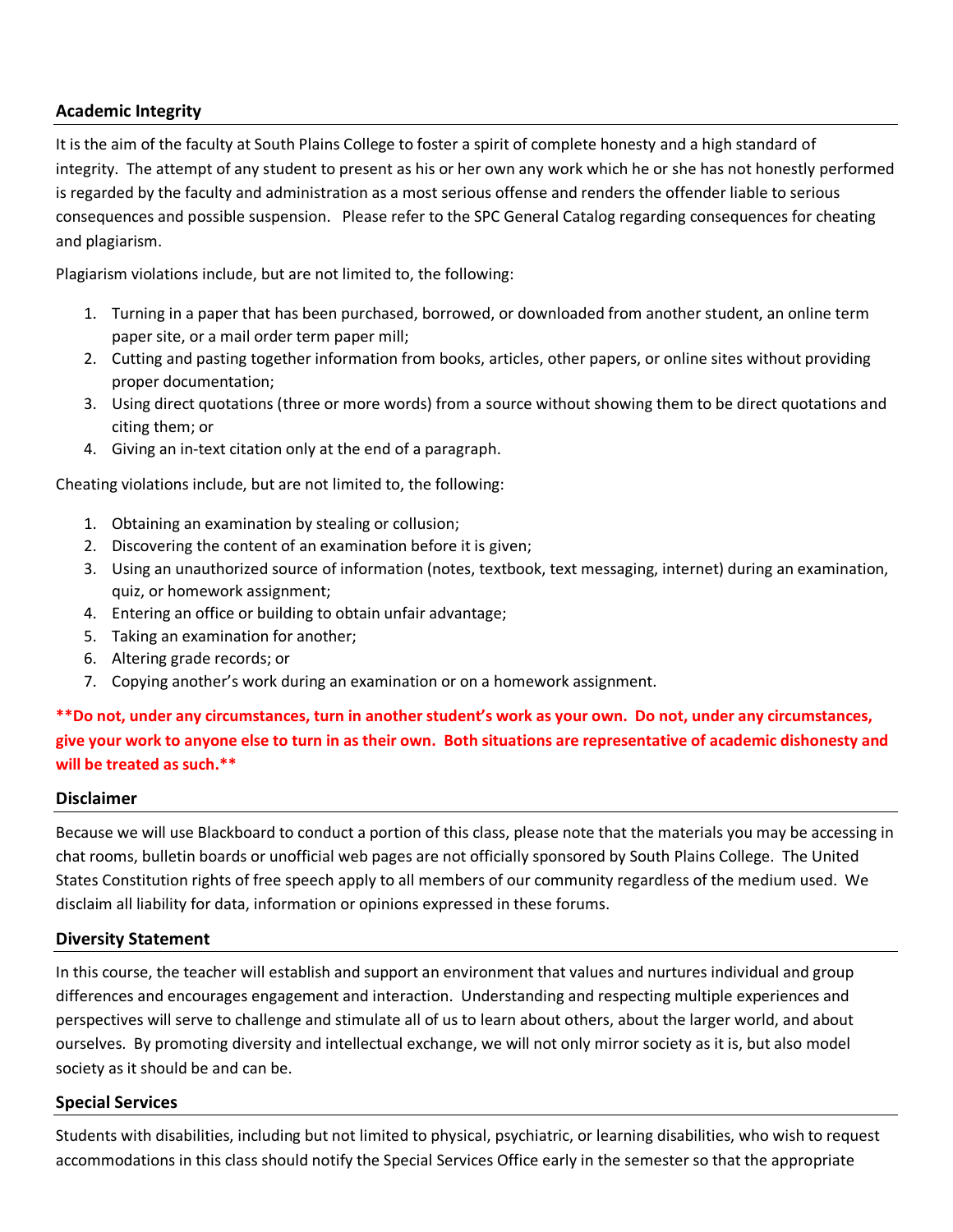arrangements may be made. In accordance with federal law, a student requesting accommodations must provide acceptable documentation of his/her disability to the Special Services Coordinator. For more information, call or visit the Special Services Office in the Student Services Building, 806-894-9611, extension 2529.

# **Basic Needs**

Students who face challenges securing their food and believe this may affect their performance in the course are urged to contact the SPC Food Pantry (806-716-2236, PE Complex) for support. Furthermore, please notify the professor if you are comfortable in doing so. This will enable her to provide any resources that she may possess.

# **Student Code of Conduct**

Any successful learning experience requires mutual respect on the part of the student and the instructor. Neither instructor nor student should be subject to others' behavior that is rude, disruptive, intimidating, aggressive, or demeaning**. Student conduct which disrupts the learning process or is deemed disrespectful or threatening shall not be tolerated and may lead to disciplinary action and/or removal from class.**